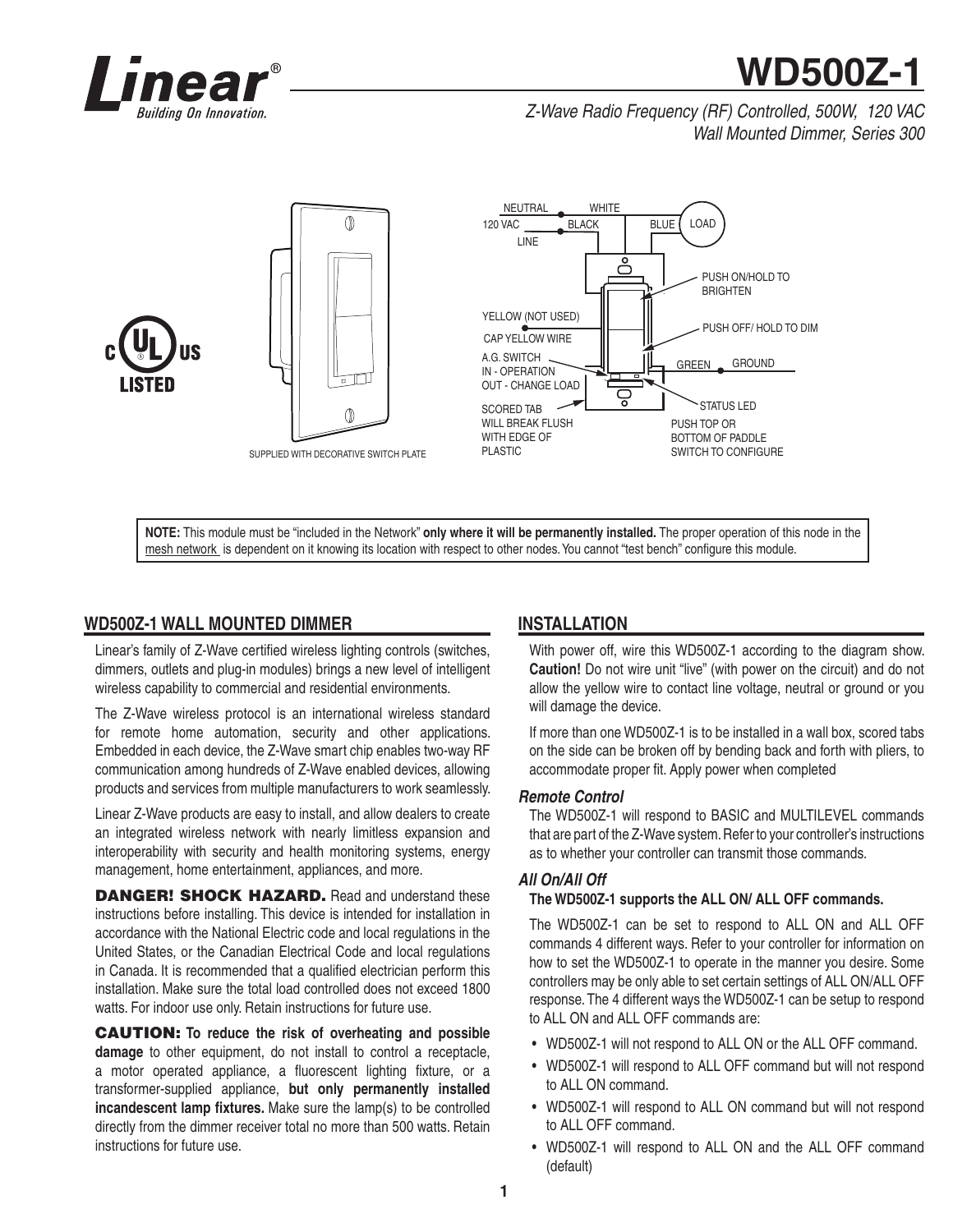## **ASSOCIATION**

## **The WD500Z-1 supports the Association command.**

The WD500Z-1 can be set to control other Z-Wave devices. **Those devices must be installed in their permanent location.**

You can turn on and off, and even dim other Z-Wave devices once they are **"associated"** in groups 2 and 3 with WD500Z-1.

**ABOUT DIMMERS IN A GROUP:** If you combine Z-Wave enabled dimmers and other types of Z-Wave devices in a group, place a Z-Wave enabled dimmer into the empty group first to ensure that the dimming operates correctly.

Each group is turned on, off or dimmed by tapping or holding the switch a differing amount of times.

## *Group 2*

If you **associate** a Z-Wave device into Group 2, you can turn that device on and off by tapping the top or bottom of the switch twice. You can brighten or dim devices by tapping the top or bottom of the switch once and then hold it down. The load attached to the WD500Z-1 is not affected.

## *Group 3*

If you **associate** a Z-Wave device into Group 3, you can turn that device on by tapping the top of the switch three times or off by tapping the bottom of the switch three times. You can brighten devices by tapping the top of the switch twice or dim devices by tapping the bottom of the switch twice and then hold it down. The load attached to the WD500Z-1 is not affected.

You can **associate** up to **5** Z-Wave devices into each of these groups. For instructions on how to **"associate"** a Z-Wave device into one of these groups, refer to your wireless controller instructions. (If you are using the Z-Wave controller, refer to the Setup Menu, Association section).

**ABOUT DIMMING:** If you combine Z-Wave enabled dimmers and other types of Z-Wave devices in a group, place a Z-Wave enabled dimmer into the empty group 1st to ensure that the dimming operates correctly.

# **CONFIGURATION**

## *The WD500Z-1 supports the Configuration command.*

The WD500Z-1 can be configured to operate differently than how it works when you first install it. Using the Configuration command you can configure the following:

## *Set Ignore Start Level Bit When Transmitting Dim Commands*

The WD500Z-1 can send Dim commands to Z-Wave enabled dimmers. The Dim command has a start level embedded in it. A dimmer receiving this command will start dimming from that start level if this bit is set to 0. If the bit is set to 1, the dimmer will ignore the start level and instead start dimming from its current level.

- **Parameter No: 1**
- **Length: 1 Byte**
- **Valid Values = 0 or 1 (default 1)**

## *Night Light*

The LED on the WD500Z-1 will by default, turn ON when the load attached is turned ON. To make the LED turn ON when the load attached is turned OFF instead, set parameter 3 to a value of 1.

## *Proper Single Gang Installation*

Using WD500Z-1's standard full heat-sink (all tabs), the connected incandescent lamp load shall not exceed 500W. If a tab is removed from one side of the WD500Z-1 unit, the connected incandescent lamp load must not exceed 400W. If both tabs are removed from the WD500Z-1 unit, the connected incandescent lamp load must not exceed 300W.

## *Proper Dual Gang Installation*

The connected incandescent lamp load must not exceed 400W for each of the two WD500Z-1 units.

## *Proper Triple Gang Installation*

The connected incandescent lamp load must not exceed 300W for each of the three WD500Z-1 units.

## *Air Gap Switch*

The WD500Z-1 has an air gap switch on the face (lower left), that when pulled out, completely removes the power available to the load (simply turning the dimmer off does not). This enables the lamps that are controlled by the device to be changed with minimal danger of electrical shock. The air gap switch must be pushed all the way back in for the dimmer to operate the lamps again.

# **INCLUDING WD500Z-1 TO THE NETWORK**

**STEP 1.** Prepare the Controller to include a unit to the network by adding it to a group (method of adding a node to the network). Refer to controller instructions.

**STEP 2.** The WD500Z-1 **must be in its permanently installed location.** Tap either the top or bottom of the WD500Z-1 switch once.

**STEP 3.** You should see an indication on your Controller that the "device" was included" in the network.

*NOTE: If you have trouble adding the WD500Z-1 to a group it may be that the Home ID and Node ID were not* cleared from it after testing. You must first "RESET UNIT" with your controller to remove it from the network."

Although adding it to a group includes it in the network, removing it from a group does not remove it from the network. If removed from a group, it functions only as a repeater.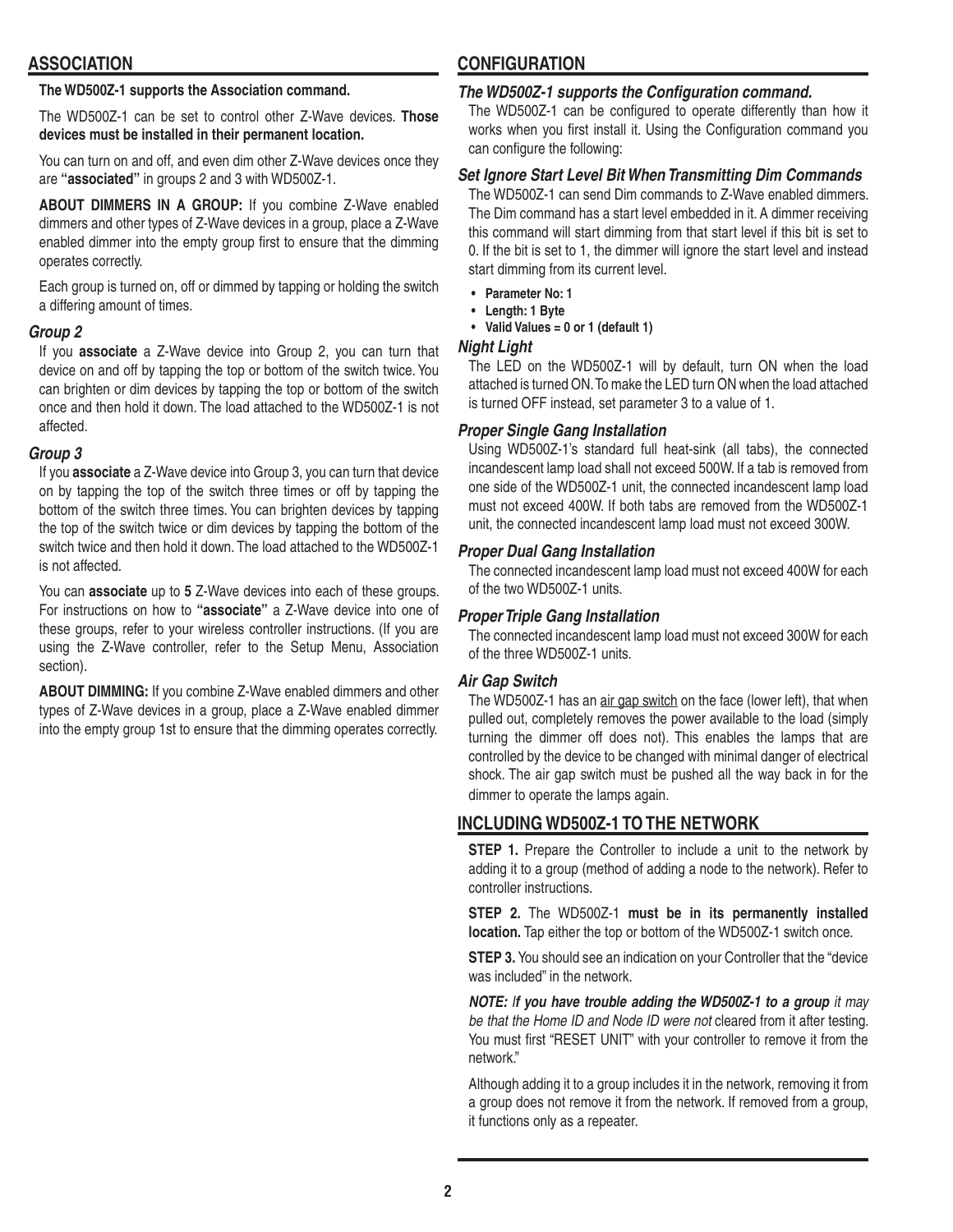# **BASIC OPERATION**

## *Local Control*

The top or bottom of the WD500Z-1 switch can be used to carry out inclusion (add to a group), association, exclusion (remove from group) or reset (remove from network). Pushing the top or bottom of the switch, the WD500Z-1 allows the user to do the following:

- Turn ON, OFF, DIM or BRIGHTEN the load attached.
- Include or exclude the module from the Z-Wave network.
- Configure to Control Shades or Window Coverings via Z-Wave network.
- Control other Z-Wave enabled devices.

Also, when a controller prompts you to "Send Node ID" or to "Press Button on Unit", quickly tap the top or bottom of the switch once to satisfy those instructions.

- Tapping top of the switch turns the load attached ON.
- Tapping bottom of the switch turns the load attached OFF.
- Pressing and holding the top of the switch will brighten the load attached, and pressing and holding the bottom of the switch will dim the load. When OFF, pressing and holding the bottom of the switch will cause the load will go to the minimum dim level.

*NOTE: Upon restoration of power after a power loss, the WD500Z-1 returns to previous known state.*

## *LED indication*

The LED on the WD500Z-1 will turn on when the load attached is ON. However, the LED can be user configured to turn ON when the load attached is OFF, if so desired, to act as a night light.

The WD500Z-1 will flicker its LED when it is transmitting to any of its groups. This can be changed if desired.

- **Parameter No: 3**
- **Length: 1 Byte**
- **Valid Values = 0 or 1 (default 0)**

## *Invert Switch*

To change the top of the switch to OFF and the bottom of the switch to ON, set parameter 4 to 1.

- **Parameter No: 4**
- **Length: 1 Byte**
- **Valid Values = 0 or 1 (default 0)**

## *Enable Shade Control Group 2*

The WD500Z-1 can control shade control devices via its group 2 if this configuration parameter is set to 1.

- **Parameter 14**
- **Length: 1 Byte**

# **• Valid Values: 0 or 1 (default 0)**

# *Enable Shade Control Group 3*

The WD500Z-1 can control shade control devices via its group 3 if this configuration parameter is set to 1.

- **Parameter 15**
- **Length: 1 Byte**
- **Valid Values: 0 or 1 (default 0)**

## *LED Transmission Indication*

The WD500Z-1 will flicker its LED when it is transmitting to any of its groups. This flickering can be set to not flicker at all (set to 0), to flicker the entire time it is transmitting (set to 1), or to flicker for only 1 second when it begins transmitting (set to 2). By default, the WD500Z-1 is set to flicker for only 1 second.

- **Parameter 19**
- **Length: 1 Byte**
- **Valid Values = 0 , 1, 2 (default 2)**

Each Configuration Parameter can be set to its default setting by setting the default bit in the Configuration Set command. See your controller's instructions on how to do this (and if it supports it). All Configuration commands will be reset to their default state when the WD500Z-1 is excluded from the Z-Wave network by using the controller to reset the node (on the Z-Wave select "SETUP" and scroll to "RESET UNIT").

## **POWER LEVEL**

## *The WD500Z-1 supports the Power Level command.*

The Power level command allows controllers to set and get the RF transmit power level of a node and test specific links between nodes with specific RF transmit power. Refer to your controller's instructions for more information if it supports this command. This command is typically used by professional installer

## *SUC Support*

There must be a Static Update Controller (SUC) in your Z-Wave system for this feature to work. A Static Controller is one that is not moved after addition to the network. The Static Update Controller can act as a gateway in the system, since other nodes always know its position. The "always listening" advantage of the Static Update Controller is that other nodes can transmit information frames to it whenever needed.

You can assign an "SUC Route" to the WD500Z-1. Refer to your Controller's instructions on how to do this (if it supports it). Assigning an SUC Route to the WD500Z-1 allows it to request an update of the Z-Wave devices that are between it and the Z-Wave device to which it was trying to transmit. The WD500Z-1 will only request an update when a transmission fails.

## **Specifi cations**

| <b>Power</b>  | 120 VAC, 60 Hz                                                                                                                     |
|---------------|------------------------------------------------------------------------------------------------------------------------------------|
|               | Maximum Load 500 Watts for control of permanently installed<br>incandescent lamp fixtures only (not for control of<br>receptacles) |
| <b>Signal</b> | (Frequency) 908.42 MHz                                                                                                             |
| Range         | Up to 100 feet line of sight between the Controller<br>and /or the closest Z-Wave Receiver Module                                  |

## **Interoperability with z-WAVE Devices**

A Z-Wave™ network can integrate devices of various classes, and these devices can be made by different manufacturers. The WD500Z-1 can be incorporated into existing Z-Wave™ networks. The top or bottom of the WD500Z-1 switch can be used to carry out inclusion, association, or exclusion.